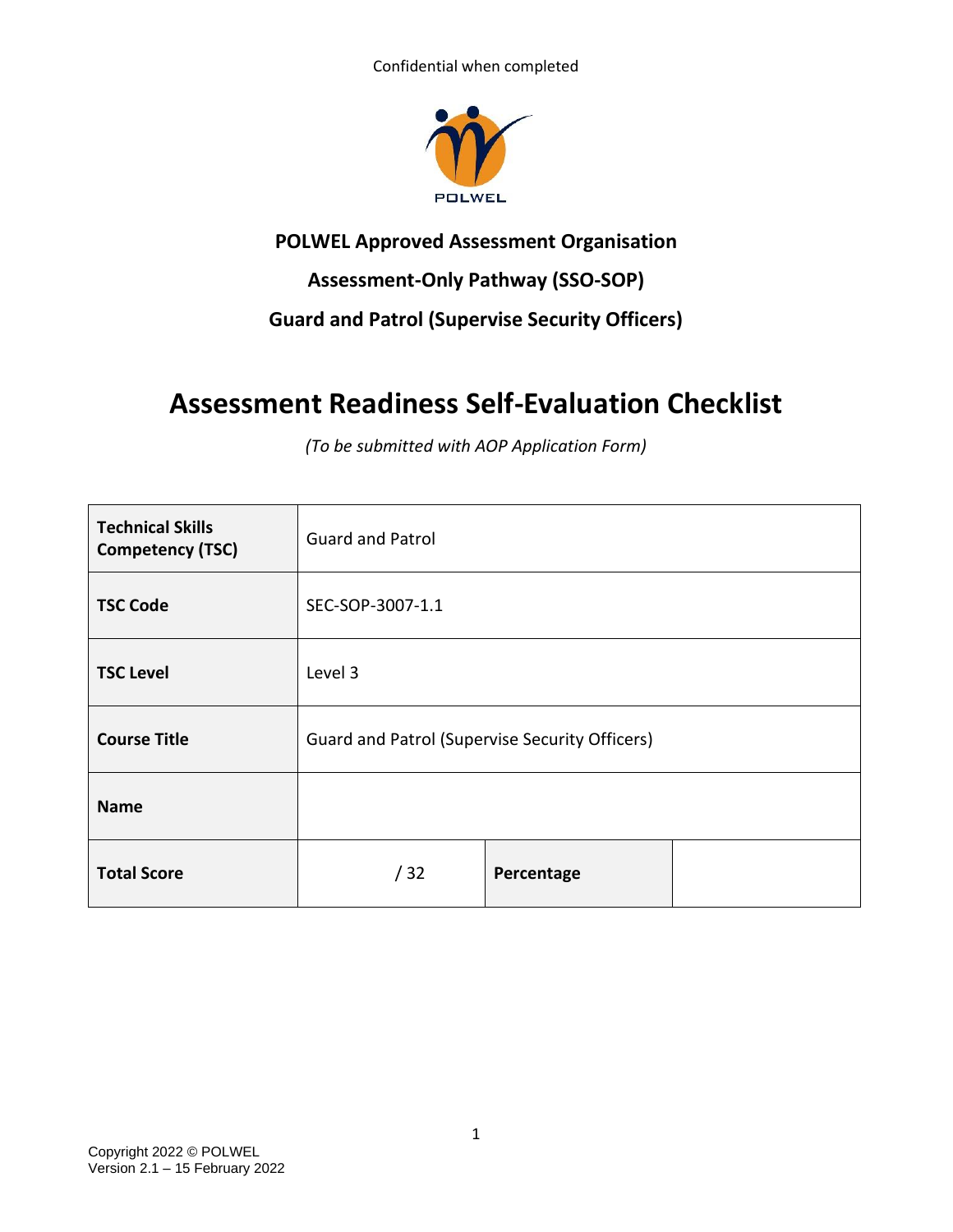### **Important Notes for Prospective AOP Candidate**

1. Individual who chooses to achieve a Statement of Attainment (SOA) via AOP should have the relevant work experience and/or previous formal/informal training in that area of competency.

The purpose of the self-evaluation is to provide potential AOP candidates with an insight on the competency standards of the TSC and help them determine for themselves whether they possess the relevant skills set to clear the assessment.

- 2. Potential AOP candidate are required to undergo an Assessment Readiness Self-Evaluation and obtain a minimum score of 80% for the particular TSC that they are going to be assessed in.
- 3. The successful completion of this Self-Evaluation will not lead to a Statement of Attainment (SOA) to be issued by SkillsFuture Singapore (SSG) for this TSC.
- 4. It is important for the potential AOP candidate to be as realistic and honest as possible when completing the Assessment Readiness Self-Evaluation checklist to evaluate if he / she is able to meet the assessment requirements and the relevant 'Abilities' and 'Knowledge' of the TSC; failing which, it is likely to result in a 'Not Yet Competent' assessment outcome.

#### **I have read and understood the above important notes:**

| Signature   |  |
|-------------|--|
| <b>Name</b> |  |
| Date        |  |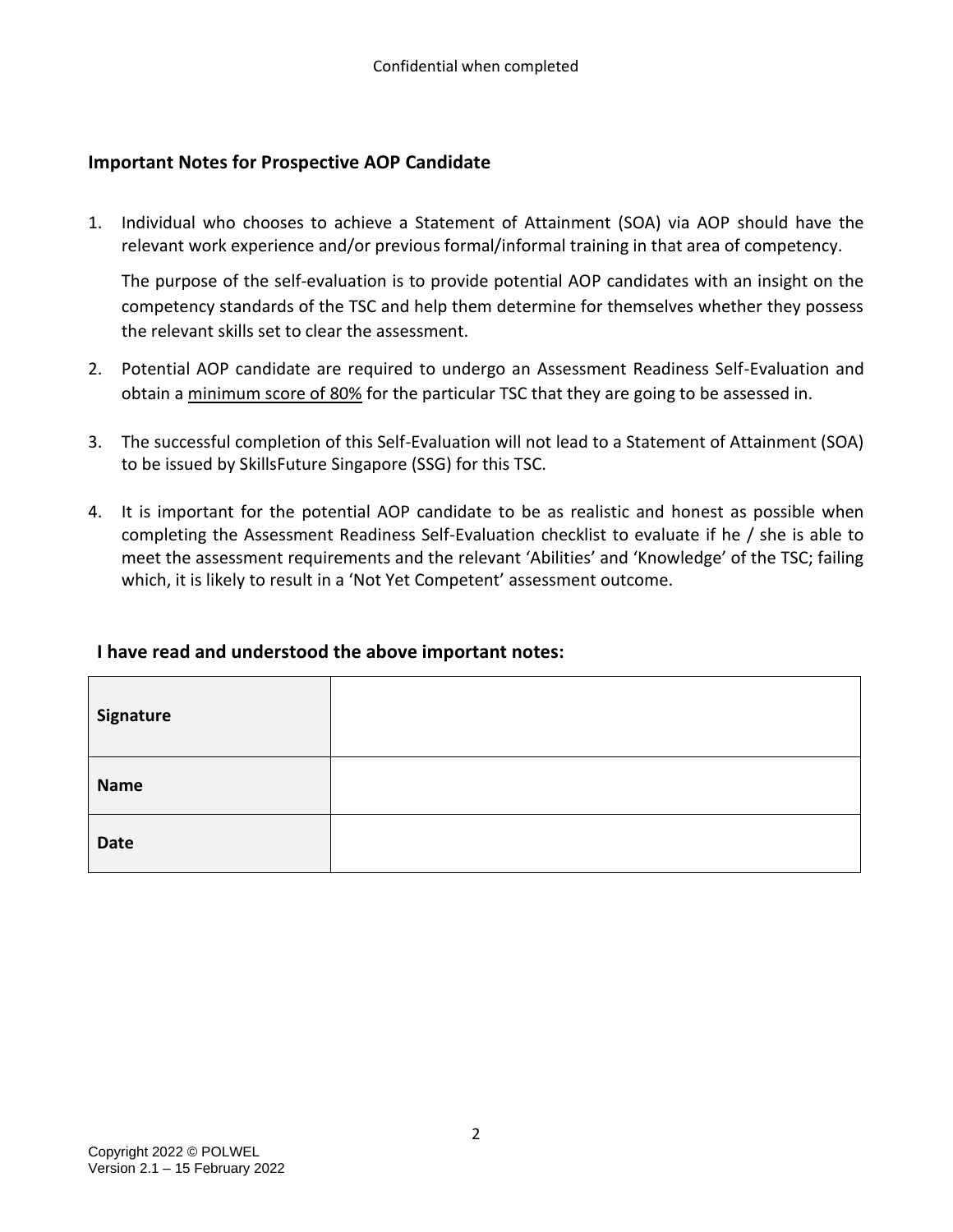### **Assessment Method**

The assessment will comprise of practical performance through Role Play and posing of Oral Questions to address the relevant Abilities (A) and Knowledge (K) required of the TSC.

| <b>Abilities</b> | <b>Description</b>                                                                                                                          |
|------------------|---------------------------------------------------------------------------------------------------------------------------------------------|
| A1               | Supervise and ensure that safety and efficiency of the conduct of guard and patrol<br>activities in accordance to organisational procedures |
| A2               | Respond to requests made by appropriate persons and promptly provide assistance                                                             |
| A <sub>3</sub>   | Recommend adjustments in the deployment of security equipment and manpower<br>related to guard and patrol activities                        |
| A4               | Establish a standard format for security personnel to document and report any<br>incidents during guard and patrol activities               |
| A <sub>5</sub>   | Monitor electronic security systems according to organisational procedures                                                                  |
| A <sub>6</sub>   | Handle escalated problems / issues in accordance with organisational procedures                                                             |
| A7               | Detect system failure or malfunctions and inform appropriate person for remedial<br>action                                                  |
| A8               | Complete relevant records and documentation                                                                                                 |
| A <sub>9</sub>   | Assist higher management in reporting incidents to authorities                                                                              |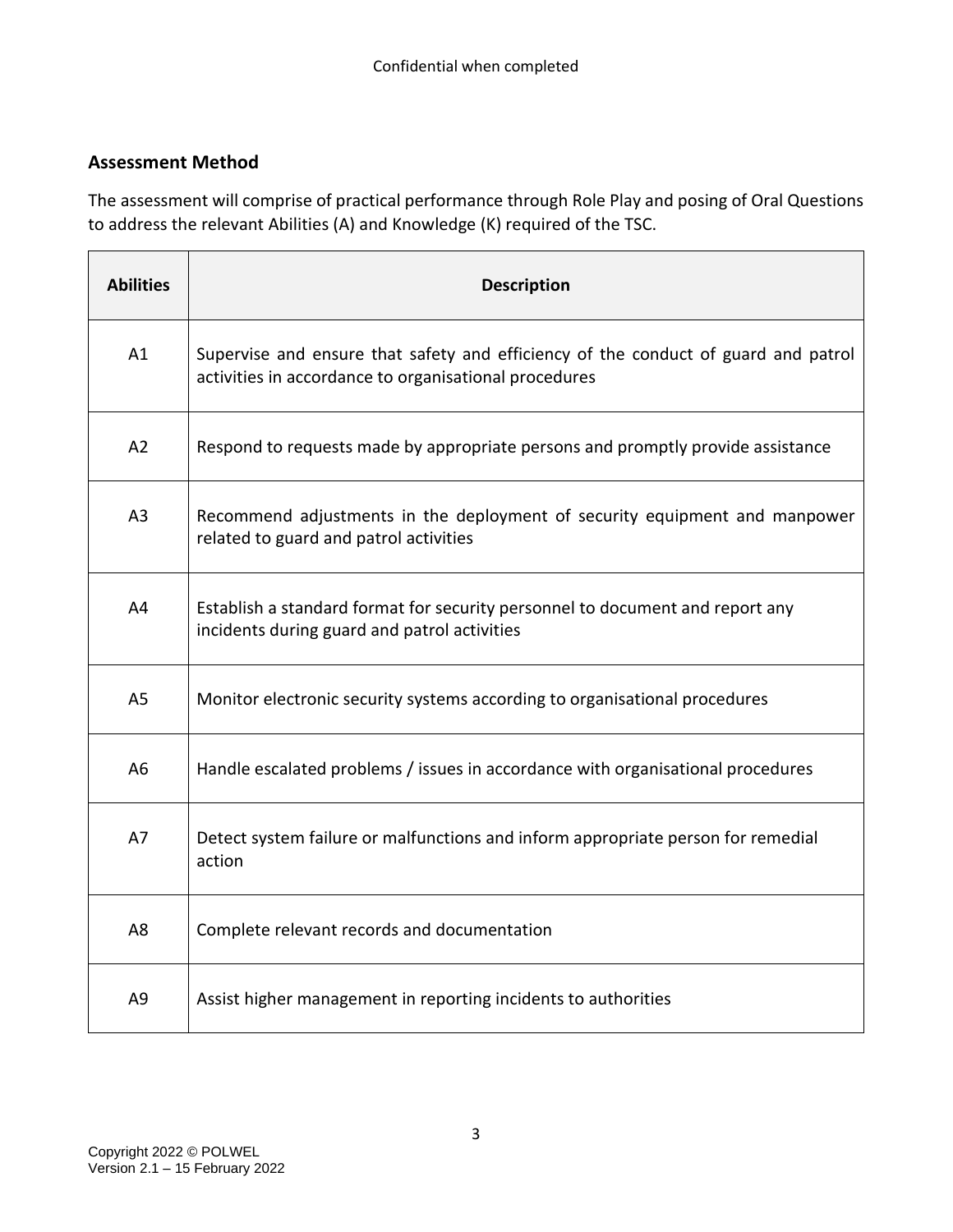| Knowledge      | <b>Description</b>                                                                              |
|----------------|-------------------------------------------------------------------------------------------------|
| K1             | Organisational procedures on reporting and assign duties                                        |
| K <sub>2</sub> | Organisational procedures for follow-up actions                                                 |
| K <sub>3</sub> | Relevant legal requirements                                                                     |
| K4             | Operation of security system and equipment                                                      |
| K <sub>5</sub> | Organisational and operational requirements in relation to security measures                    |
| K6             | Types and uses of communication channels and necessary equipment to facilitate<br>communication |
| K7             | Security risks management                                                                       |
| K8             | Types of issues and situations during the conduct of guard and patrol activities                |
| K9             | Organisational procedures on maintenance of security system and information                     |
| K10            | Problem-solving methods to handle situations                                                    |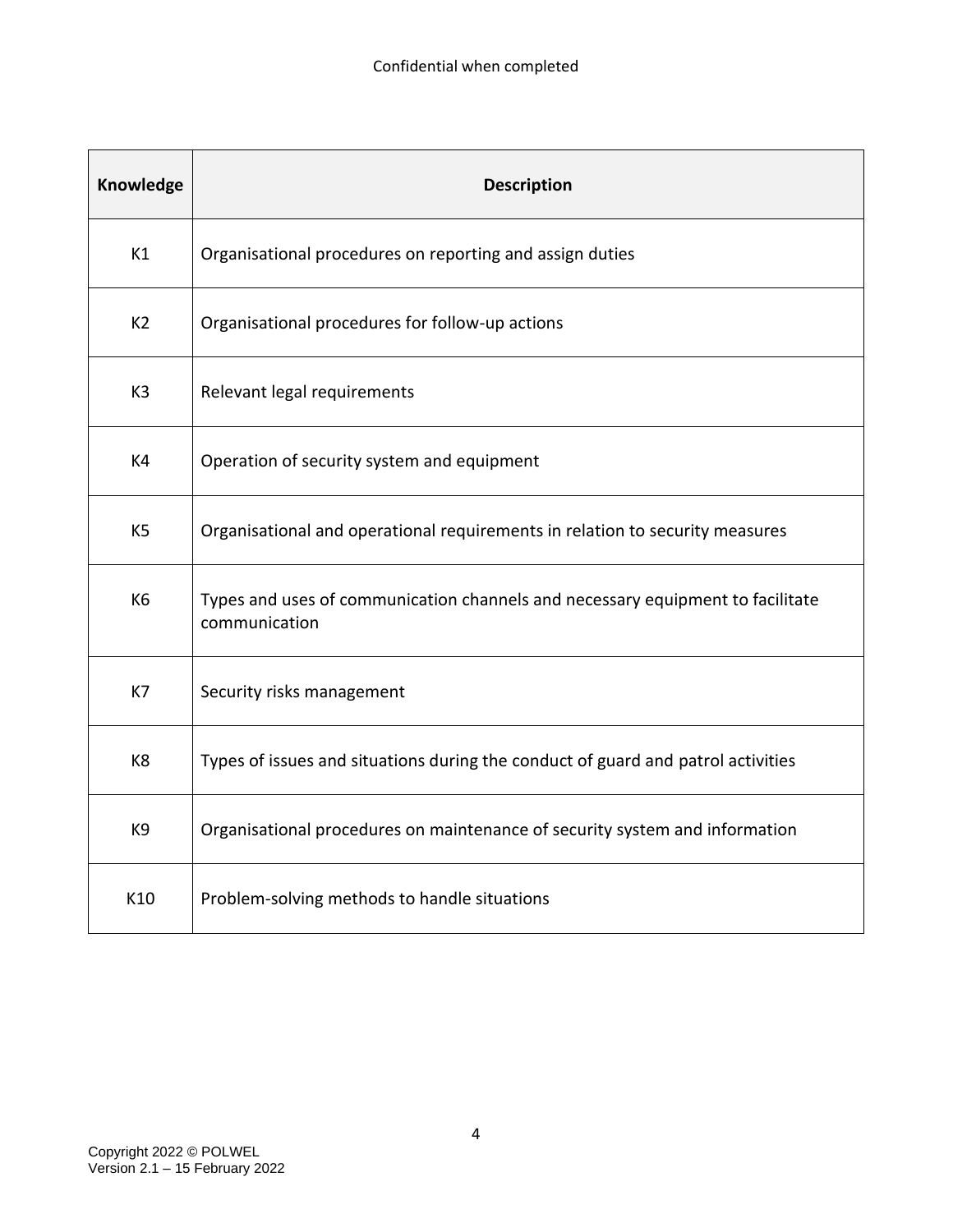| <b>Self-Evaluation Statement</b>                                                                                                   | Υ<br>(1) | N<br>(0) |
|------------------------------------------------------------------------------------------------------------------------------------|----------|----------|
| [Role Play 1]                                                                                                                      |          |          |
| As a security supervisor assigned to a new deployment, I am able to demonstrate<br>studying the various site operating procedures. |          |          |
| I am able to formulate the inspection checklist of the for various site operating<br>procedures.                                   |          |          |
| Sub-total                                                                                                                          | /2       |          |

| <b>Self-Evaluation Statement</b>                                                                                                                                                    | Y<br>(1) | N<br>(0) |
|-------------------------------------------------------------------------------------------------------------------------------------------------------------------------------------|----------|----------|
| [Role Play 2]                                                                                                                                                                       |          |          |
| I am able to demonstrate the scheduling of weekly roster for the security officers.                                                                                                 |          |          |
| I am able to demonstrate the actions to be taken before the commencement of<br>duties by the security officers whom had reported for duty.                                          |          |          |
| I am able to demonstrate the briefing of assigned roles and responsibilities to my<br>security officers using Standard Operating Procedures.                                        |          |          |
| I am able to demonstrate the briefing of the procedures for handling emergency<br>situations to my security officers.                                                               |          |          |
| I am able to demonstrate the actions to be taken when one of my security officers<br>informed that his son was in hospital, and requested to change his day shift duty to<br>night. |          |          |
| Sub-total                                                                                                                                                                           | /5       |          |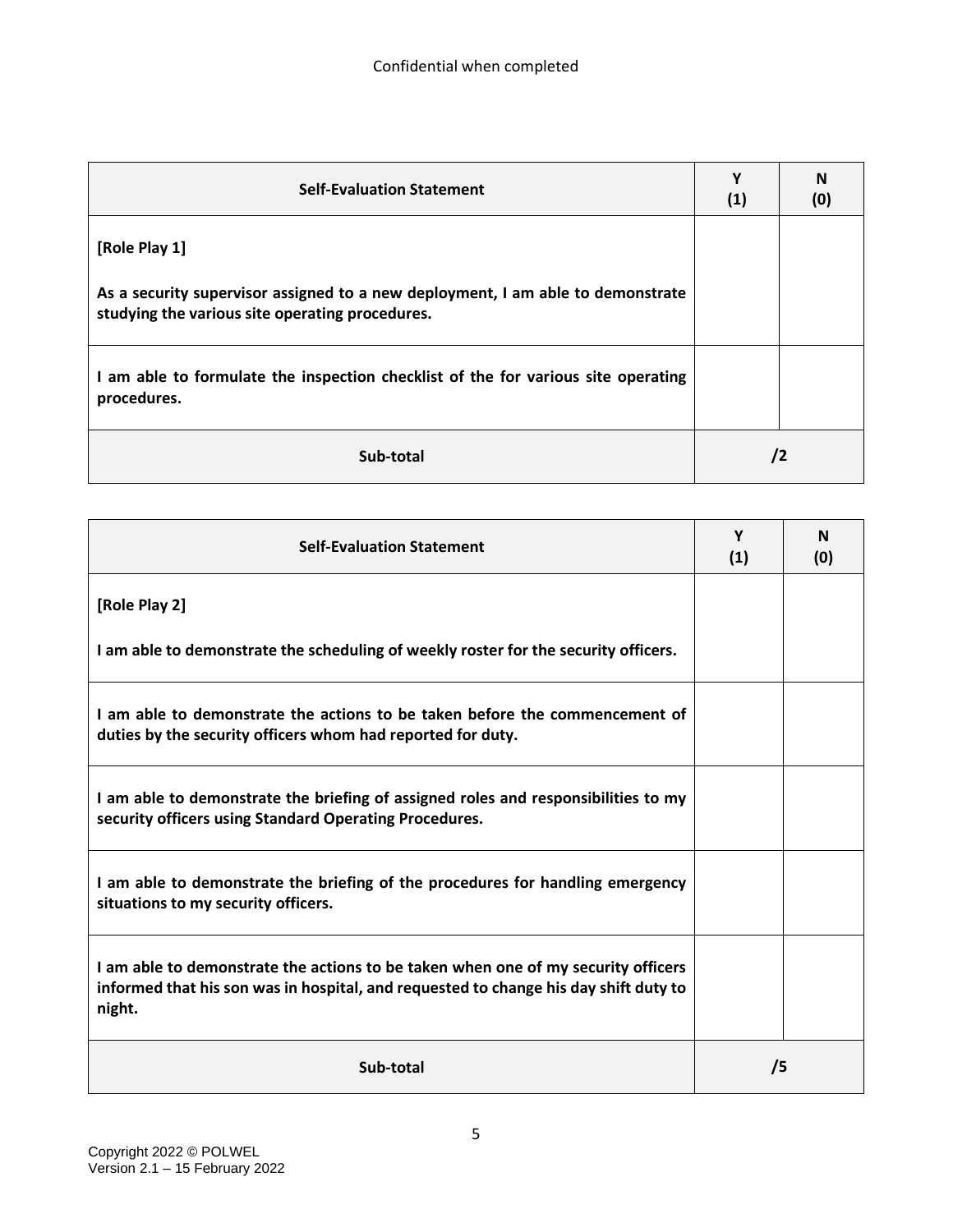| <b>Self-Evaluation Statement</b>                                                                                                                                                                      | Υ<br>(1) | N<br>(0)   |
|-------------------------------------------------------------------------------------------------------------------------------------------------------------------------------------------------------|----------|------------|
| [Role Play 3]                                                                                                                                                                                         |          |            |
| My security officer was going out for patrol and the building was undergoing<br>construction. I am able to demonstrate the directing of safety and security<br>instructions for the security officer. |          |            |
| I am able to demonstrate the actions to be taken when I saw wires dangling from<br>the falling ceiling during my supervisory rounds.                                                                  |          |            |
| Sub-total                                                                                                                                                                                             |          | $\sqrt{2}$ |

| <b>Self-Evaluation Statement</b>                                                                                                                                                                                                                                                                                                                                                                                                 | Y<br>(1) | N<br>(0) |
|----------------------------------------------------------------------------------------------------------------------------------------------------------------------------------------------------------------------------------------------------------------------------------------------------------------------------------------------------------------------------------------------------------------------------------|----------|----------|
| [Role Play 4]                                                                                                                                                                                                                                                                                                                                                                                                                    |          |          |
| I am able to explain how I would ensure that the security officers perform their<br>assigned duties.                                                                                                                                                                                                                                                                                                                             |          |          |
| I am able to demonstrate the actions to be taken when a security officer reported<br>for work 30 minutes late.                                                                                                                                                                                                                                                                                                                   |          |          |
| I am able to demonstrate the actions to review the 'Lost and Found' report (lost<br>wallet) put up by a new security officer.                                                                                                                                                                                                                                                                                                    |          |          |
| Upon detecting discrepancies in the 'Lost and Found' report put up by the new<br>security officer, I am able to demonstrate the actions to coach the officer to meet<br>the required performance standards.                                                                                                                                                                                                                      |          |          |
| During guard performance check, I witnessed security officer 'A' and a Contractor in<br>an argument as the Contractor refused to stop smoking in a 'No- smoking area' as<br>directed by security officer 'A'. Security officer 'B' was heard telling security officer<br>'A' not to be 'so on' and to allow the contractor to finish his cigarette. I am able to<br>demonstrate the appropriate actions to handle the situation. |          |          |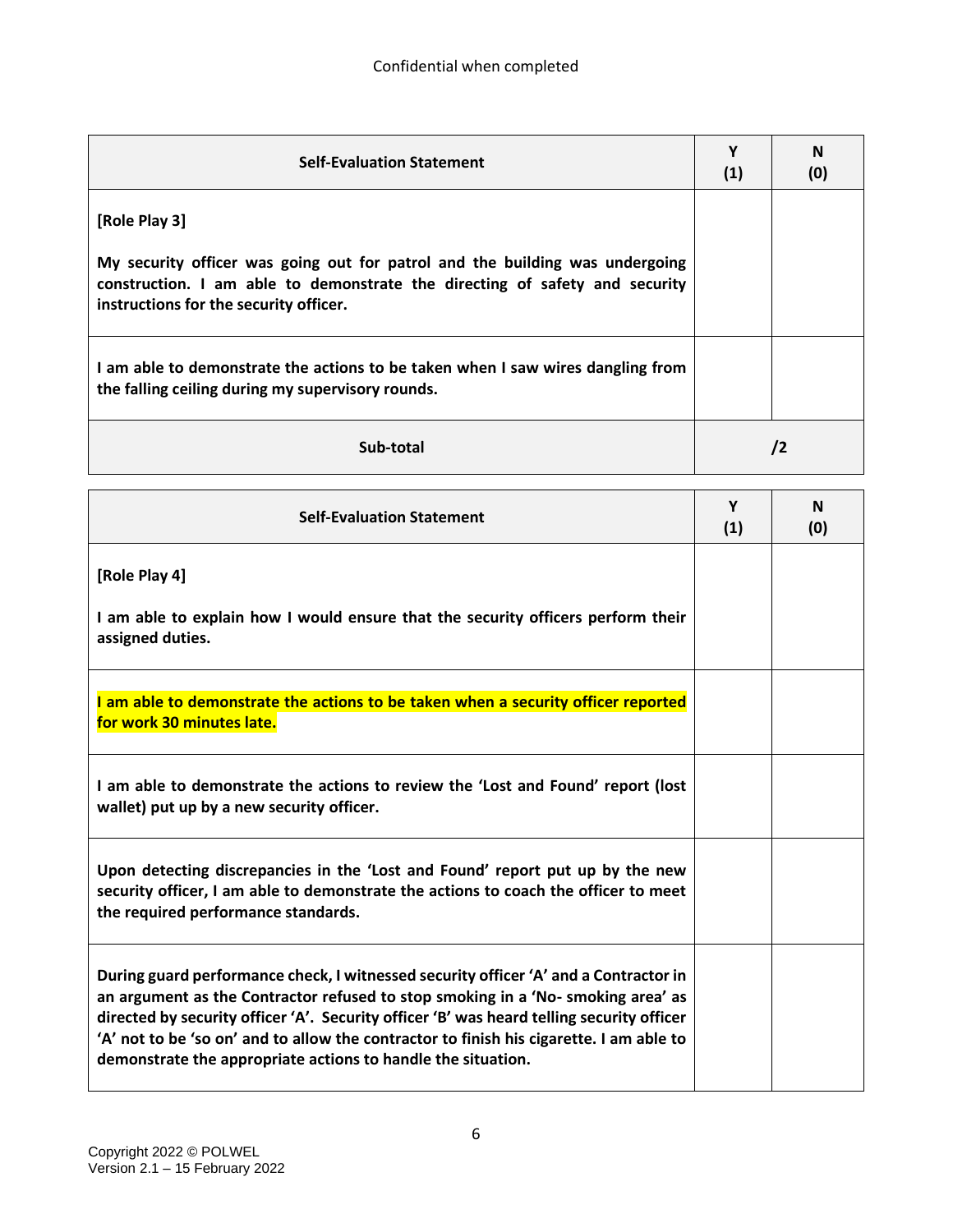| Sub-total                                                                                                                                                                                                                                    |          | $\sqrt{4}$ |  |
|----------------------------------------------------------------------------------------------------------------------------------------------------------------------------------------------------------------------------------------------|----------|------------|--|
| <b>Self-Evaluation Statement</b>                                                                                                                                                                                                             | Υ<br>(1) | N<br>(0)   |  |
| [Role Play 5]<br>I am able to demonstrate the actions to handle a reported faulty vehicle barrier / fire<br>alarm system.                                                                                                                    |          |            |  |
| I am able to demonstrate the actions to be taken when a security officer who is on<br>patrol reported a big fire incident after hearing a loud explosion at the construction<br>site near to the building.                                   |          |            |  |
| At the scene, I saw a big fire engulfing the building. Two men were injured, and the<br>emergency team of the building has been activated. I am able to demonstrate the<br>actions to direct my security officers in handling the situation. |          |            |  |
| I am able to explain the appropriate actions to take when coordinating with SCDF and<br>Police after they arrived at the fire scene.                                                                                                         |          |            |  |
| I am able to explain the actions to be taken when the fire was extinguished by SCDF<br>and the ambulance has sent the two injured men to the hospital.                                                                                       |          |            |  |
| I am able to explain the actions to be taken when there is a shortage of manpower<br>during this big fire incident.                                                                                                                          |          |            |  |
| I am able to explain the actions to be taken when after handling the fire incident, I<br>discovered that some of the procedures from the SOP are no longer applicable.                                                                       |          |            |  |
| While doing a periodic review of SOPs and maintenance manuals, I noticed that the<br>fire alarm system is due for maintenance in 14 days' time. I am able to demonstrate<br>the appropriate follow-up actions to take in this situation.     |          |            |  |
| Sub-total                                                                                                                                                                                                                                    |          | /8         |  |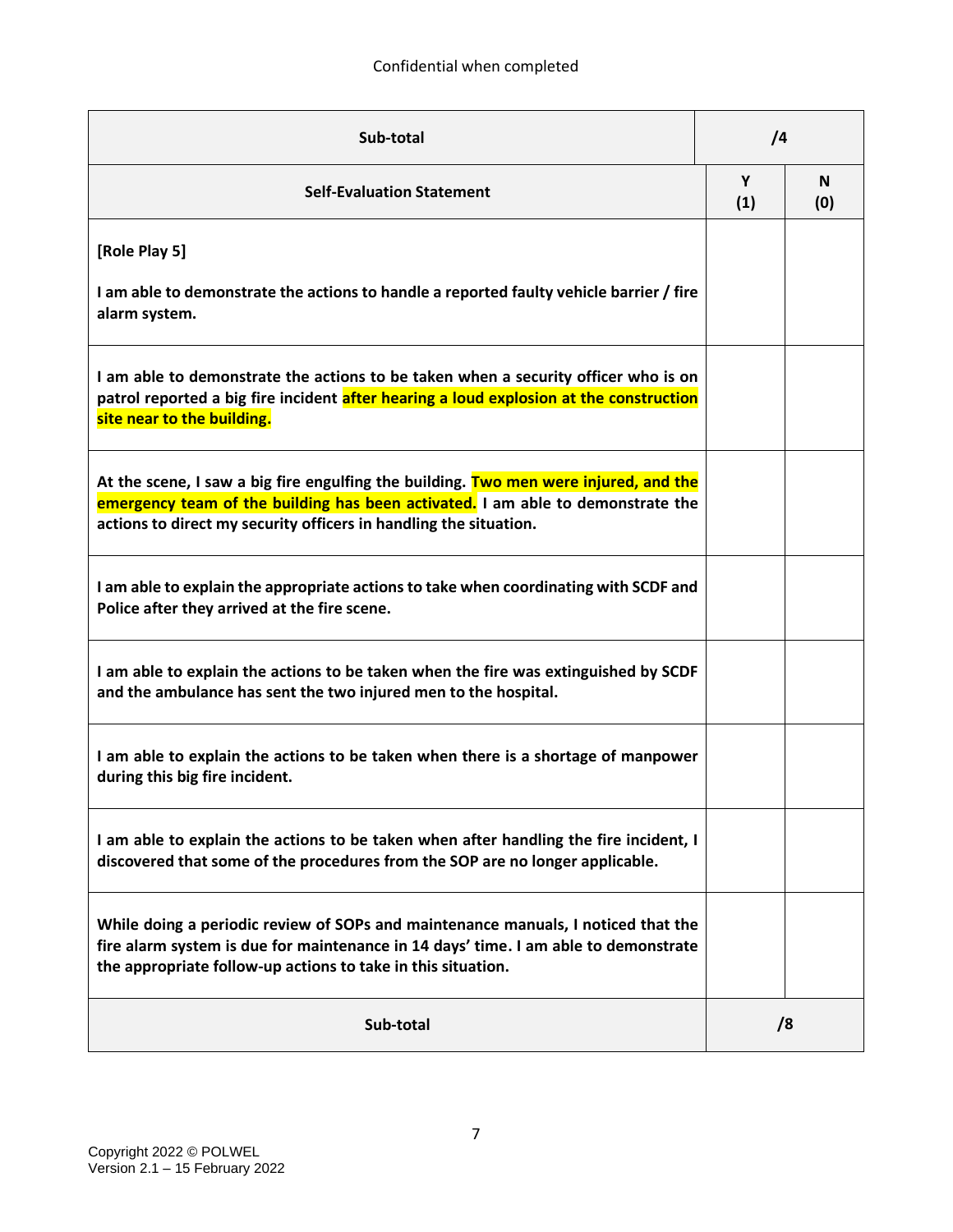| <b>Self-Evaluation Statement</b>                                                                                                 | Y<br>(1) | N<br>(0) |
|----------------------------------------------------------------------------------------------------------------------------------|----------|----------|
| [Oral Question 1]                                                                                                                |          |          |
| I know how I should ensure safety, security and confidentiality for all information<br>relating to client's security operations. |          |          |
| [Oral Question 2]                                                                                                                |          |          |
| I know why I should keep my client's information confidential.                                                                   |          |          |
| [Oral Question 3]                                                                                                                |          |          |
| I am able to name the consequences of leaking my client's information.                                                           |          |          |
| [Oral Question 4]                                                                                                                |          |          |
| I am able to name the employment terms and rights of the security officers under<br>my supervision.                              |          |          |
| [Oral Question 5]                                                                                                                |          |          |
| I am able to give an example of an unacceptable performance by the security officer.                                             |          |          |
| [Oral Question 6]                                                                                                                |          |          |
| I know what I should you do if the security officers refuse to work because they have<br>not received their pay on time?         |          |          |
| [Oral Question 7]                                                                                                                |          |          |
| I know how to deal with an angry visitor who complains against your security officer<br>for being rude.                          |          |          |
| [Oral Question 8]                                                                                                                |          |          |
| I am able to name client's requirements in relation to the control of security officers.                                         |          |          |